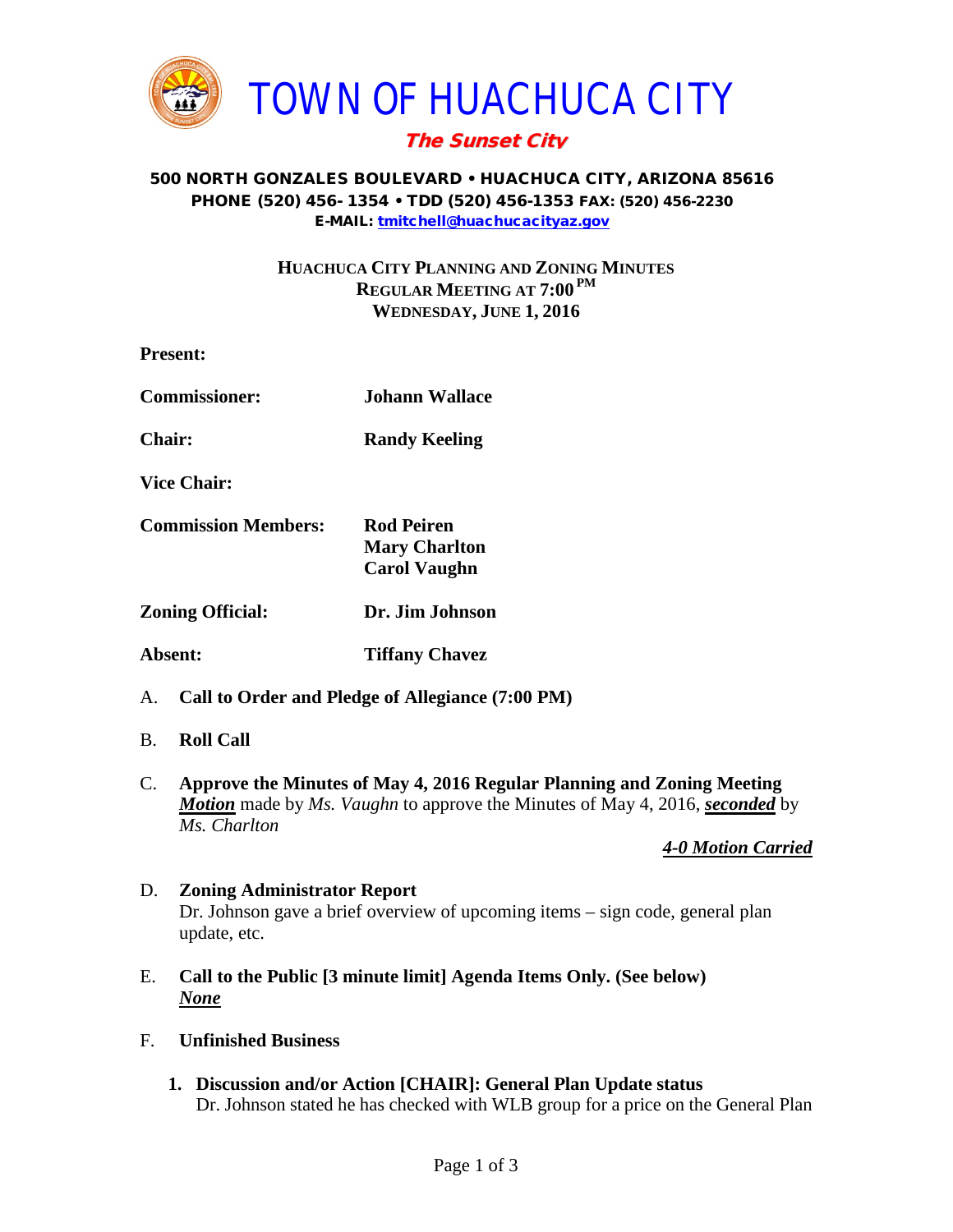- G. **New Business.**
	- **1. Discussion and/or Action [CHAIR]: Public Hearing for Conditional Use Permit Application CU2016-02. Applicant Pat Ortega proposing a Radio Control Car Track to be located at 685 N. Huachuca Blvd** *Motion* made by *Mr. Keeling* to open the Public hearing, *seconded* by *Mr. Pieren 4-0 Motion Carried*
		- **a. Review of application and documents by Zoning Administrator** Dr. Johnson presented the applications and documents
		- **b. Applicant presents project to Board** Applicants not present to speak before the board
		- **c. Discussion [CHAIR]: Open Public Hearing and Invitation for Public Input**

*Motion* made by *Mr. Keeling* to open for Public Input, *seconded* by *Mr. Pieren 4-0 Motion Carried*

Board had a conference call with Mr. Ortega to answer questions about a Gate, fencing/walls, concerns about pedestrian traffic across the highway and concessions. Questions were also raised about the dirt/clay composition.

- **d. Rebuttal [CHAIR]: Applicant response to public comments**
- **e. Discussion [CHAIR]: Comments/questions from Board to Applicant and additional public input.**
- **f. Discussion and/or Action [CHAIR]: Close Public hearing and Board to Discuss and Vote**

*Motion* made by *Mr. Keeling* to close the Public hearing, *seconded* by *Mr. Pieren*

#### *4-0 Motion Carried*

- **g. Discussion and/or Action [CHAIR]: Announcement of Vote** *Motion* made by *Mr. Keeling* to allow Mr. Ortega begin his operation and as a condition to this if he sells a piece of his property, then the wall needs to go in, *seconded* by *Ms. Charlton 4-0 Motion Carried*
- **2. Discussion and/or Action [CHAIR]: Site Plan Review for Mr. Fix-it Metal Building Project located at 317 N Huachuca Blvd** *Motion* made by *Mr. Keeling* to open for discussion and/or action, *seconded* by

*Ms. Charlton*

## *4-0 Motion Carried*

- **a. Review of application and documents by Zoning Administrator** Dr. Johnson gave presentation of application and supporting documents.
- **b. Applicant presents project to Board** Applicant not present
- **c. Discussion [CHAIR]: Comments/questions from Board to Applicant.**
- **d. Discussion and/or Action [CHAIR]: Board to Discuss and Vote** *Motion* made by *Mr. Pieren* to accept the plans and continue with the new building, *seconded* by *Ms. Charlton*

## *4-0 Motion Carried*

## H. **Current Events; Commissioner Comments or Announcements**

*Pursuant to A.R.S. 38-431.02 (K), the Commissioners will not propose, discuss, deliberate or take legal action at the meeting on any matter brought up under this item, unless the specific matter is already properly noticed on the agenda for legal action."*

Mr. Keeling gave information on the reasoning behind this Agenda Item. It is meant to be an open forum for the future of Huachuca City as a positive thing.